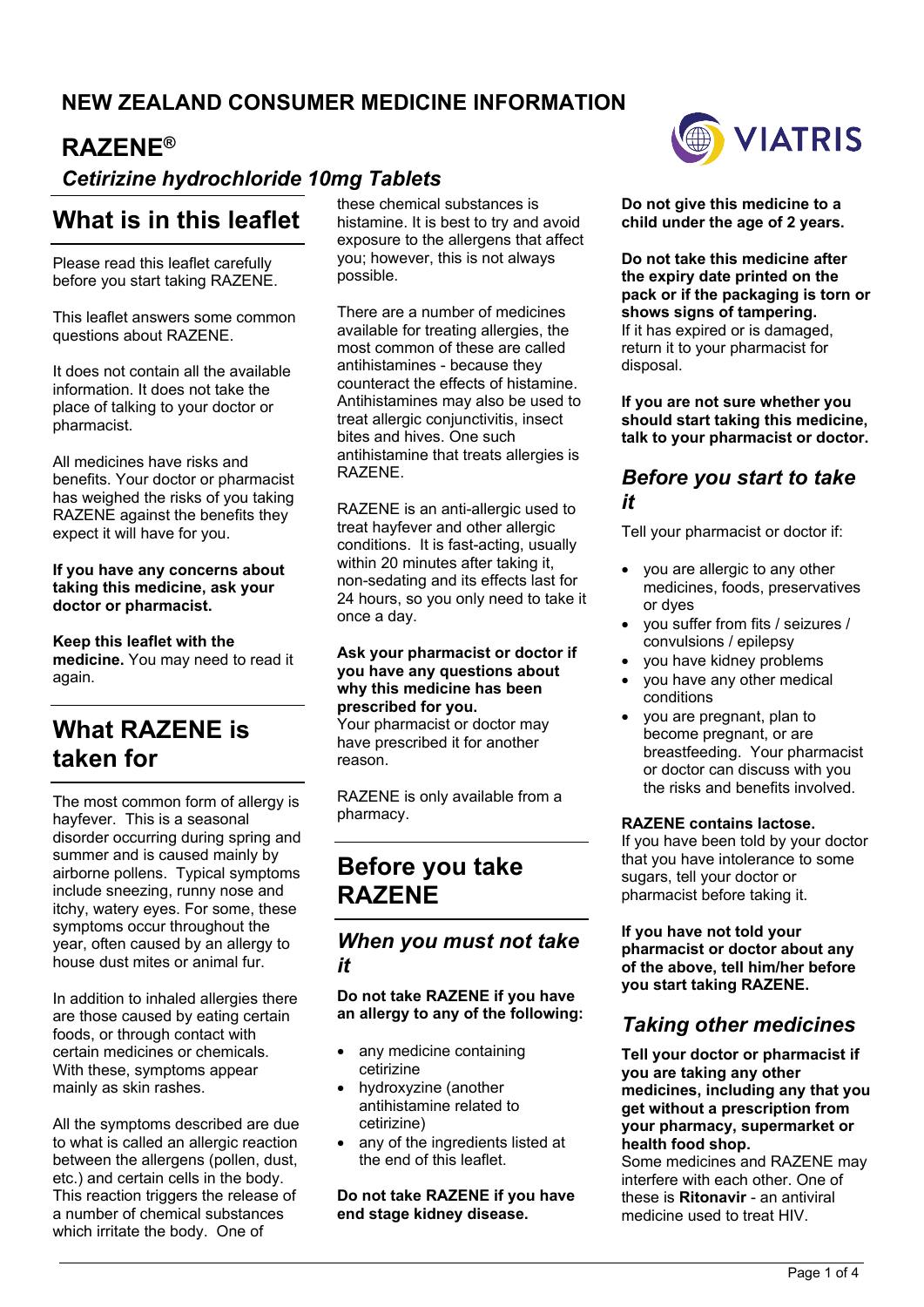This medicine may be affected by RAZENE or may affect how well it works. You may need different amounts of your medicine, or you may need to take different medicines.

Your doctor and pharmacist have more information on medicines to be careful with or avoid while taking RAZENE.

# **How to take RAZENE**

#### **Follow all directions given to you by your doctor or pharmacist carefully.**

They may differ from the information contained in this leaflet.

#### **If you do not understand the instructions on the box, ask your doctor or pharmacist for help.**

Your doctor may tell you to take different doses. If so, follow their instructions.

### *How much to take*

Your pharmacist or doctor will tell you how much RAZENE you need to take each day. It is important that you take RAZENE as directed by your pharmacist or doctor. Do not take more than the recommended dose.

#### **If you do not understand the instructions on the box, ask your doctor or pharmacist for help.**

### **Adults and children over 12 years of age**

The usual dose is one tablet (10mg) daily as a single dose.

Individuals will vary in their response to medicines and this applies to RAZENE also:

- some people may only require half the daily dose, i.e. 5mg for those who may feel drowsy if they take the recommended dose of 10mg
- some people with kidney problems may need a reduced dose. Talk to your pharmacist or doctor about a suitable dose.

The maximum recommended daily dose for adults is 20mg. Do not exceed this dose unless told to do so by your pharmacist or doctor.

### **Children 6-12 years of age**

The recommended dose is half a tablet (5mg) or one tablet (10mg) once daily.

### **Children 2-6 years of age**

The recommended dose is half a tablet (5mg) once daily.

### *How to take it*

**Swallow the tablets whole with a full glass of water.**

### *When to take it*

**Take your medicine at about the same time each day.** Taking it at the same time each day

will have the best effect. It will also help you remember when to take it.

## *How long to take it*

**You can stop taking RAZENE when you obtain relief from your symptoms. It can be restarted if your symptoms recur.**

**If your condition does not improve after a few days or is not well controlled by RAZENE, speak to your pharmacist or doctor.**

## *If you forget to take it*

**If it is almost time for your next dose, skip the dose you missed and take your next dose when you are meant to.**

**Otherwise, take it as soon as you remember, and then go back to taking your medicine as you would normally.**

#### **Do not take a double dose to make up for the dose that you missed.**

This may increase the chance of you getting an unwanted side effect.

#### **If you are not sure what to do, ask your doctor or pharmacist.**

If you have trouble remembering to take your medicine, ask your pharmacist for some hints.

## *If you take too much (overdose)*

**Immediately telephone your doctor or the National Poisons Information Centre (0800 POISON or 0800 764 766) for advice, or go to Accident and Emergency at the nearest hospital, if you think that you or anyone else may have taken too much RAZENE. Do this even if there are no signs of discomfort or poisoning.** You may need urgent medical attention.

Some of the symptoms/signs of an overdose include dizziness, headache, diarrhoea, fast heartbeat and itchiness of the skin.

## **While you are using RAZENE**

### *Things you must do*

**If you are about to be started on any new medicine, remind your doctor and pharmacist that you are taking RAZENE.**

**Tell any other doctors, dentists, and pharmacists who treat you that you are taking this medicine.**

**If you are going to have surgery, tell the surgeon or anaesthetist that you are taking this medicine.** It may affect other medicines used during surgery.

**If you become pregnant while taking this medicine, tell your doctor immediately.**

**If you are about to have any blood tests, tell your doctor that you are using/taking this medicine.** It may interfere with the results of some tests.

## *Things you must not do*

**Do not take RAZENE to treat any other complaints unless your doctor tells you to.**

**Do not give your medicine to anyone else, even if they have the same condition as you.**

**Do not take this medicine 3 days before any allergy tests.**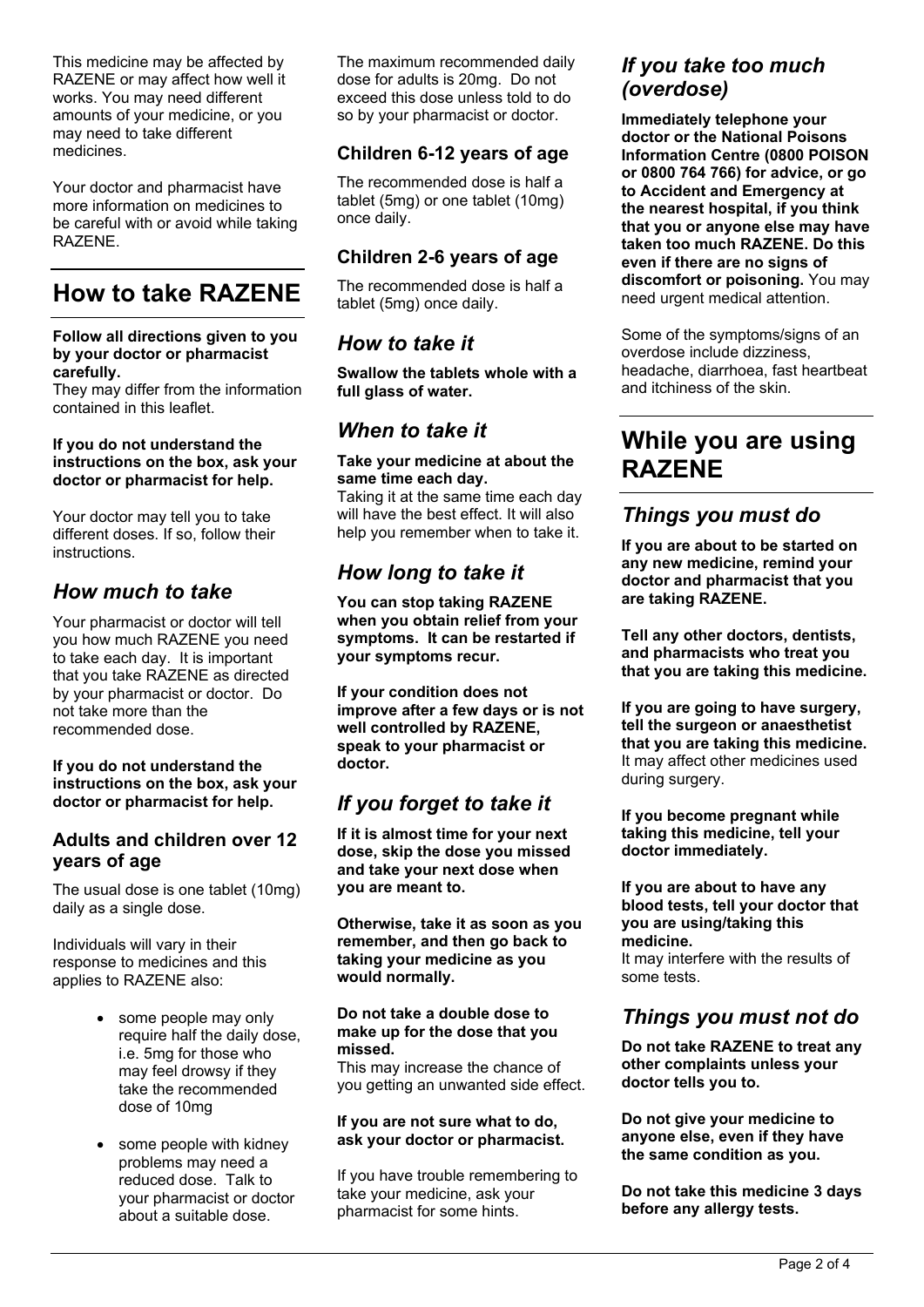This medicine will interfere with the results of an allergy test.

## *Things to be careful of*

#### **Although this medicine is unlikely to affect your ability to drive or operate machinery, a few people may be impaired and care should be taken.**

If you feel drowsy after taking RAZENE, be cautious about driving or operating machinery for 8 hours. In such cases it may be best to take RAZENE before you go to bed at night.

#### **Be careful when drinking alcohol while you are taking this medicine.**

If you drink alcohol, dizziness, lightheadedness, drowsiness, alertness and motor performance may be worse.

#### **Try to avoid contact with known substances you are allergic to.**

# **Side effects**

Tell your pharmacist or doctor as soon as possible if you do not feel well while you are taking RAZENE.

This medicine helps most people with allergies but it may have unwanted side effects in a few people.

**All medicines can have some unwanted effects. Sometimes they are serious, most of the time they are not. You may need medical treatment if you get some of the side effects.**

**Ask your doctor or pharmacist to answer any questions you may have.**

**Do not be alarmed by the following lists of side effects. You may not experience any of them.**

**Tell your pharmacist or doctor if you notice any of the following and they worry you:**

- drowsiness
- headache
- tiredness
- dizziness
- dry mouth
- nausea
- diarrhoea
- difficulty urinating
- sore throat
- runny nose
- abdominal pain
- agitation, aggression, depression or hallucination
- confusion
- insomnia
- weight gain
- blurred vision
- tingling or numbness of the hands or feet
- movement disorder
- tremor
- increased appetite
- nightmares
- vertigo.

#### **Tell your doctor immediately if you notice any of the following:**

- swelling of the face, lips or tongue which may cause difficulty in swallowing or breathing
- asthma, wheezing, shortness of breath
- sudden or severe itching, skin rash, hives
- unusual bruising or bleeding
- fast or irregular heart beat
- fever
- fits or seizures
- nausea or vomiting
- yellowing of the skin and eyes
- dark coloured urine
- difficulty passing urine
- suicidal thoughts.

#### **These side effects are usually rare but can be serious and need urgent medical attention.**

The list of side effects mentioned above is not complete. If you should suffer from any of these side effects or any other undesired effect please tell your pharmacist or doctor.

**Ask your doctor or pharmacist to answer any questions you may have.**

# **After using RAZENE**

### *Storage*

**Keep your tablets in the pack until it is time to take them.** If you take the tablets out of the pack they may not keep well.

### **Keep your tablets in a cool dry**

**place where** the temperature stays below 25°C.

Do not store RAZENE or any other medicine in the bathroom or near a sink. Do not leave it on a window sill or in the car. Heat and dampness can destroy some medicines.

#### **Keep it where children cannot reach it.**

A locked cupboard at least one-anda half metres above the ground is a good place to store medicines.

## *Disposal*

**If your doctor tells you to stop taking this medicine or the expiry date has passed, ask your pharmacist what to do with any medicine that is left over.**

# **Product description**

### *What it looks like*

RAZENE tablets are white, capsule shaped, film coated tablets marked "CZ" breakline "10" on one side and "G" on the reverse.

## *Ingredients*

RAZENE contains 10mg of cetirizine hydrochloride as the active ingredient.

It also contains:

- lactose
- pregelatinised maize starch
- povidone
- magnesium stearate.

The film coat contains:

- hydroxypropylmethyl cellulose
- titanium dioxide
- macrogol.

## **If you want to know more**

Should you have any questions regarding this product, please contact your pharmacist or doctor.